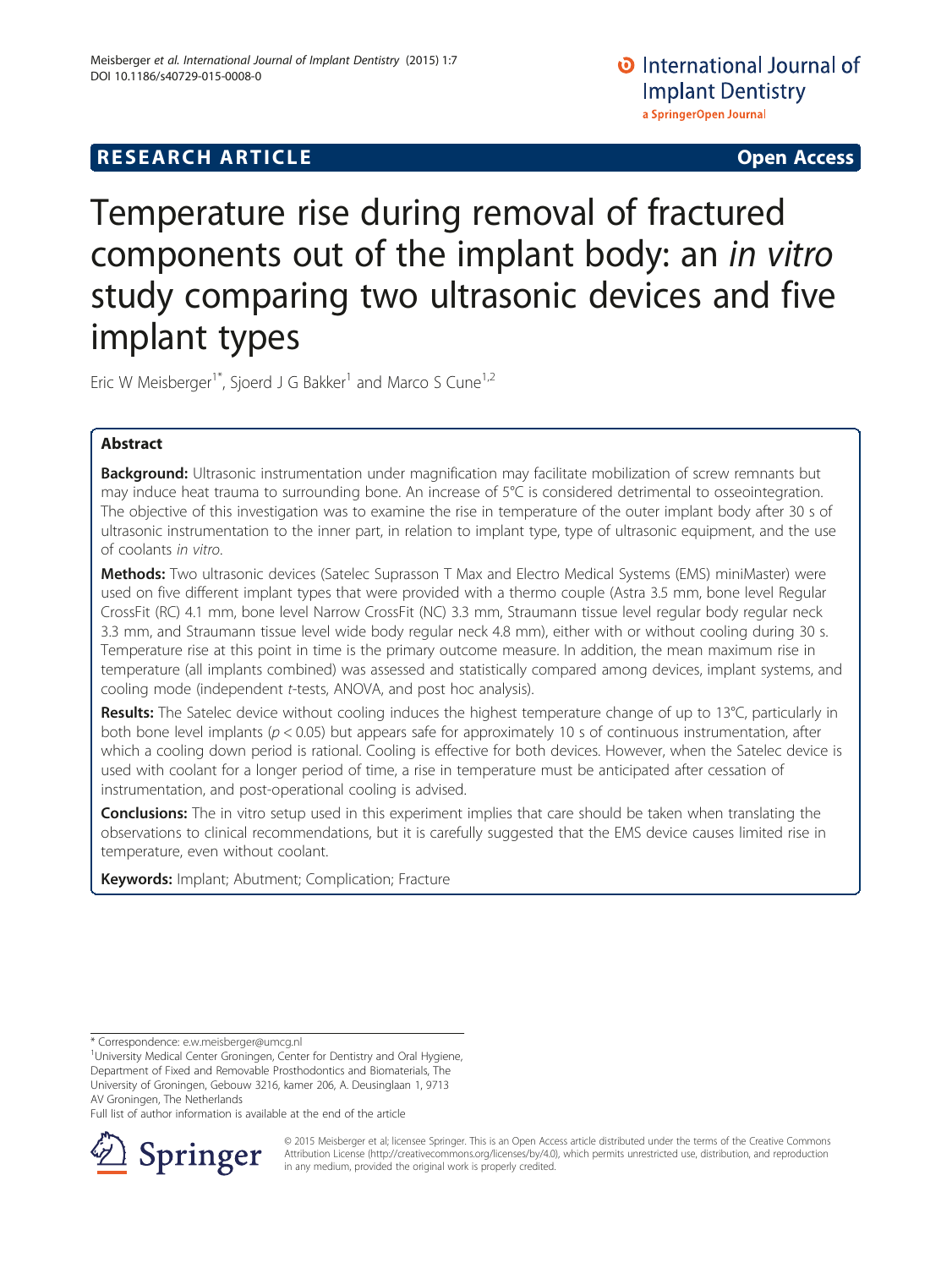## Background

Complications in implant dentistry are generally divided into biological and mechanical complications. Mechanical complications include fracture of the implant body or prosthetic components such as chipping of ceramic material as well as loosening or fracture of implant abutments or fixation screws. This has a documented prevalence of 6 to 13% and 0.4 to 2% respectively after 5 years [[1](#page-5-0)-[7](#page-5-0)].

With respect to the etiology of screw loosening, several causes are to be considered [[8\]](#page-5-0). Screw-nut systems generally become unstable when the load that is applied to the system exceeds that of the preload of the screw that causes a clamping force preventing separation of the joint [[9\]](#page-5-0). Preload is proportional to the tightening torque at placement. Hence, tightening torque on the one hand has a significant effect on screw loosening [[10\]](#page-5-0). Embedment relaxation or settling can be overcome by retorquing abutment screws after a certain period of time, increasing joint stability [\[9,11](#page-5-0)]. On the other hand, the magnitude of forces applied to the system is of major influence. The transfer of high forces can be generated by bruxers, through non-occlusal loading or because of a non-passive fit of suprastructures [\[8,12](#page-5-0)-[15\]](#page-5-0). Other factors that are of influence of a systems' resistance to screw loosening include lubrication, screw design, screw material, and surface characteristics [\[16](#page-5-0)-[20](#page-5-0)]. Especially implant designs with an external hex configuration are prone to abutment screw loosening [\[21\]](#page-5-0).

Fracture of abutments or abutment screws can be contributed to acute trauma, chronic overload, production flaws, or errors in screw-nut design. If fractured screw components cannot be removed, it may render the implant unrestorable or forces the dentist to creative solutions, such as cementable components. Fortunately, fractured screw components will generally be loose because the preload has not been retained. In that case, they may be removed by manipulating them counter clockwise with a straight probing instrument. On occasion, screw remnants cannot be mobilized, and removal remains a clinical challenge. Careful instrumentation when attempting to remove them should prevent damage to the internal thread of the implant and its surrounding tissues. The use of a fine-tipped hand instrument, a round burr turning counter clockwise, or drilling a slot in the screw in order to get more grip can be attempted to loosen the fragment. Specific instrumentation to remove broken screws from implants is available from most implant suppliers.

The use of ultrasonic equipment under adequate magnification may facilitate removal. It generates heat. Instrumentation without a coolant likely increases the temperature of the implant body and could cause tissue damage, in particular be harmful to osseointegration. The use of a coolant could be effective, but compromises visibility considerably, hence increases the risk of damaging the internal configuration of the implant.

Results from an experimental heat conduction model investigating the ranges of temperature gradients occurring in implants demonstrate that a 60°C heat source causes a heat front exceeding 47°C and advances more than 3 mm down an implant within 1 s [\[22](#page-5-0)]. Temperatures over 47°C for more than a minute cause necrosis of cortical bone [\[23](#page-5-0)-[25\]](#page-5-0). Some studies investigating the potential harmfulness of intraoral abutment preparation or plaster on implants to osseointegration mention this threshold as harmful [[26](#page-5-0)-[28\]](#page-5-0). It has been postulated that a rise in temperature to 42°C causes denaturation of osteoblasts and should be considered the temperature threshold of transient changes in bone [[25\]](#page-5-0). This threshold was used by others when investigating the potentially damaging effect to the implant-bone interface as a result of drinking hot beverages [\[29-31](#page-5-0)]. Also from endodontic literature regarding the removal of metal endodontic posts, concerns have been raised based on observations from *in vitro* experiments with respect to potentially detrimental heat transformation through dentine while ultrasonically manipulating the post [\[32-37](#page-5-0)].

The objective of this investigation is to examine the rise in temperature of the outer surface of an implant body after 30 s of ultrasonic instrumentation of its inner part in relation to type of ultrasonic equipment, implant type, and the use of coolants in vitro.

## **Methods**

Two different types of commercially available ultrasonic devices, set at their lowest intensity for endodontic purpose, were used to instrument the internal portion of five different implant types, either with or without cooling. Intermittent anti-clockwise strokes were made, assuring that the tip was constantly in contact with the inner implant wall, as much as possible mimicking the motion that would have been used in clinical practice.

The ultrasonic devices used were the Satelec Suprasson T Max (Acteon Group, Merignac, France) and the EMS miniMaster (EMS, Electro Medical Systems SA, Nyon, Switzerland) with non-diamant, non-cutting tips ET 20, Satelec, and Instrument A (EMS). The device allowed for internal cooling of the tip with the cooling liquid at 31°C during instrumentation.

The implants used were from different brands; all 8-mm long but with various diameters and designs: Astra 3.5 mm (Dentsply Implants, Mölndal, Sweden), bone level Regular CrossFit (RC) 4.1 mm, bone level Narrow CrossFit (NC) 3.3 mm, Straumann tissue level regular body regular neck 3.3 mm (Straumann, Basel, Switzerland), and Straumann tissue level wide body regular neck 4.8 mm (Straumann AG, Basel, Switzerland). A single implant per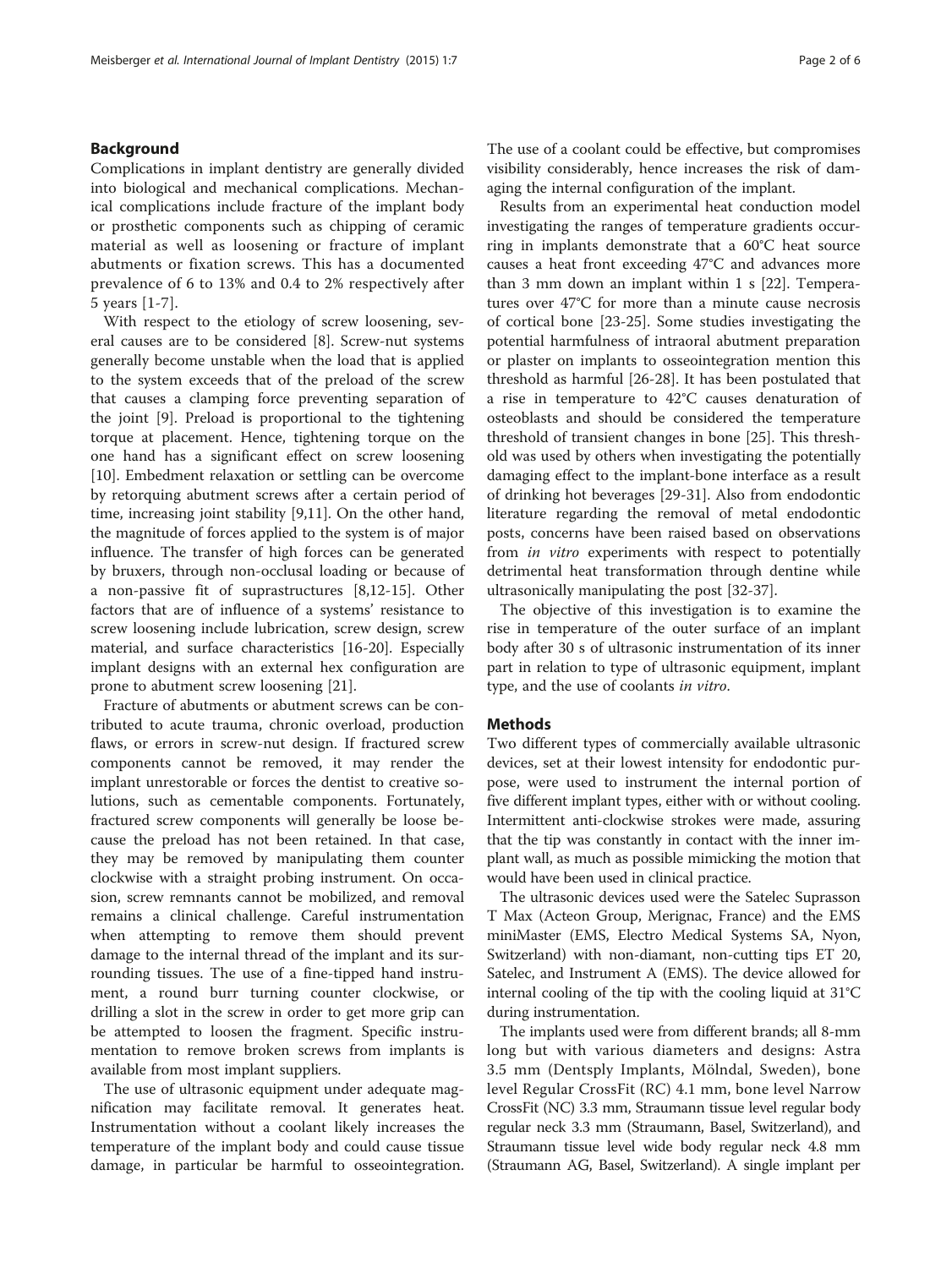group was used. They were embedded in epoxy resin, with a thermocouple (TC-08, Pico Technology, St. Neots, Great Britain) glued to the outer implant surface, at a level corresponding with the anticipated marginal bone level in uncompromised conditions. The change in temperature was registered for 30 s, followed by a 30-s cooling down period, at 5-s intervals (Figure 1).

#### Statistical analysis

The primary outcome variable was defined as the difference in temperature between the start of instrumentation and after 30 s when comparing the different implants and the maximum rise in temperature (deltaTmax) where results were averaged per experimental condition (type of device, with or without coolant). All tests were performed three times, and the results were averaged per condition. Differences between several experimental conditions were analyzed by means of independent t-tests and univariate analysis of variance, after verification of normal distribution by human eyeballing and the Kolmogorov-Smirnov test. Where appropriate, post hoc analysis was performed using the Student-Newman-Keuls multiple comparison test. The value for  $\alpha$  was set at 0.05 to distinguish statistical significancy.

### Results

The results for all implants instrumented with the two tested ultrasonic devices, either with or without cooling, are presented in Figure [2](#page-3-0)a,b,c,d.

For the Satelec device, applied without coolant, only the temperature of the Straumann wide body regular neck implant never exceeded the 50 threshold. The data proved normally distributed (Kolmogorov-Smirnov test,  $p > 0.05$ ). Analysis of variance indicated statistically significant differences among the implant types ( $F = 33.3$ , df 4,  $p < 0.001$ ). The highest mean temperature increase at 30 s was seen around the 3.3-mm bone level implant



Figure 1 Implant embedded in epoxy resin with thermocouple at the outer surface.

(13.0°C), followed by the 4.1-mm bone level implant (9.5°C), and subsequently by the other three implant types (Student-Newman-Keuls (SNK) test, Figure [2a](#page-3-0)). When coolant was used during instrumentation, an increase of temperature exceeding 5°C was not seen. There were some differences between the implant types (ANOVA,  $F = 6.4$ ,  $df = 4$ ,  $p < 0.01$ ), primarily between the bone level 3.3 mm and Astra 3.5-mm implant on the one hand and both Straumann tissue level implants on the other hand (SNK test). Interestingly, when instrumentation and cooling had stopped, the outer temperature of all implants raised markedly above the 5°C critical threshold during the following 10 s, for both bone level implant types up to approximately 10°C (Figure [2](#page-3-0)b).

For the EMS device when applied without cooling, an increase at 30 s above the threshold was only seen for the 3.3- and 4.1-mm bone level implant types (approximately 6°C), which was statistically significantly higher than the rise in temperature seen in the other three implant types (ANOVA,  $F = 3.4$ ,  $df = 4$ ,  $p = 0.04$ , and SNK test, Figure [2c](#page-3-0)). Cooling the EMS device proved pretty efficient at 30 s, without differences between the groups. Only a mild increase of the outer temperature was observed to a maximum of 2°C. It takes some time for cooling to take effect. When instrumentation and cooling is stopped, no increase of outer implant temperature occurs, which contrasts the findings with the Satelec device (Figure [2](#page-3-0)d).

The mean maximum rise in temperature (deltaTmax, all implants averaged per experimental condition) was reached at 30 to 40 s for all conditions. There was a significant difference for the Satelec device without cooling (mean 9.6, SD 1.6°C) and the EMS device without cooling (mean 4.3, SD 2.0°C) (*t*-test,  $t(28) = 4.7$ ,  $p < 0.001$ ). When using coolant, the deltaTmax for the Satelec device (mean 8.3, SD 1.3°C) was significantly higher than for the EMS device (mean 1.6, SD 0.6°C) (*t*-test,  $t(28) = 17.9$ ,  $p < 0.001$ ).

## **Discussion**

Several techniques have been described to deal with biomechanical complications. Acquiring adequate visibility and access is essential to success which will require the use of a dental microscope.

Several mechanical approaches to remove screw remnants can be employed. Generally, after identifying the position and condition of the screw remnant, it can be carefully removed using manual instrumentation. A finetipped hand instrument may be wedged between screw and implant. If this fails to do the trick, the use of a round burr applying occlusal pressure and turning counter clockwise may loosen the fragment. When a flared burr is wedged between implant and screw remnant, the drill should make a clockwise action, to direct the screw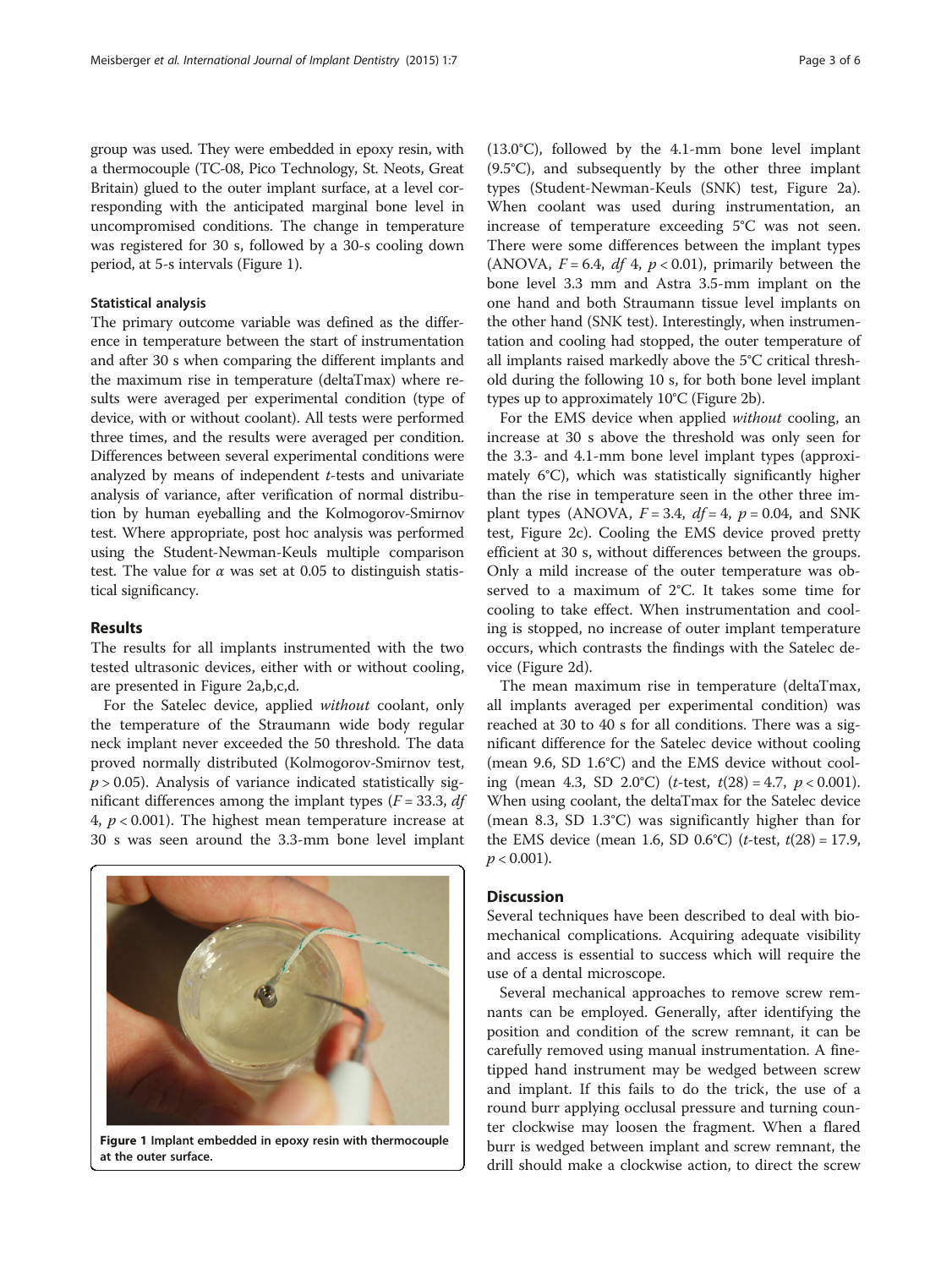

<span id="page-3-0"></span>

in the counterclockwise direction. Cutting a deep slot in the screw and subsequently removing it with a bladed screw driver has also been advised. The use of rotary instrumentation may cause damage to the cranial inner portion of the implant body. If that occurs, even when the fragment (finally) loosens, it will not screw out, and this complicates matters considerably.

Most implant suppliers, and also some third parties, provide specific instrumentation to remove broken screws from implants (i.e., Certain screw removal kit, Biomet 3I, Palm Beach Gardens, United States; screw removal kit NobelReplace, Nobel Biocare, Göteborg, Sweden; Neo screw remover kit, Neobiotech Co, South Korea). In general, they screw into the center of the

screw remnant, which facilitates another burr to grip it and remove it counter clockwise or fragmentate the screw remnant.

The use of ultrasonic equipment has also proven to be effective in dislodging fixed screw remnants at the risk of damaging the inner portion or overheating the implant. Hence, the use of magnification is a must and cooling may be advisable, but compromises the vision of the operator. The present study evaluated heat accumulation in vitro and the efficiency of cooling when using two types of ultrasonic equipment to the inner portion of several implants.

The degree to which a material is able to transfer heat is called thermal conductivity. It can be defined as the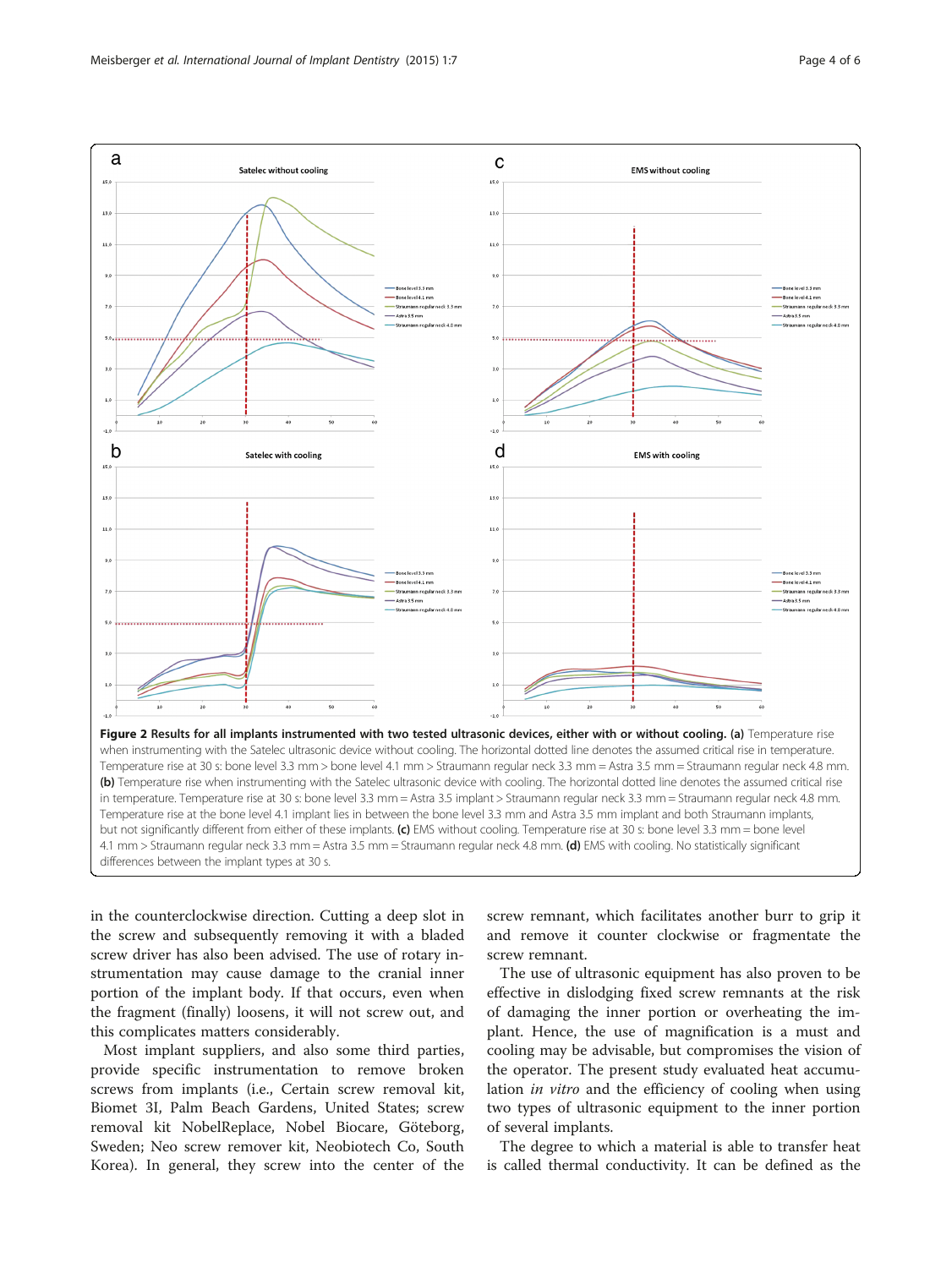time rate of transfer by conduction, through unit thickness, across unit area for unit temperature gradient. Differences in design and wall thickness of the implants used in the present study account for the variation in outcome (i.e., Straumann tissue level 4.8 implant less effected), considering the fact that all implant types used are made from the same material: grade 4 commercially pure (CP) titanium. The thermal conductivity of CP titanium is relatively low compared to, for instance, that of steel (1/4) and aluminum (1/13). On the other hand, it is approximately 60% higher than that of grade 5 titanium alloy (16.3 W · m<sup>-1</sup> · K<sup>-1</sup> for grade 4 CP titanium compared to 7.2 W  $\cdot$  m<sup>-1</sup>  $\cdot$  K<sup>-1</sup> for grade 5 Ti-6Al-4 V). The former material is used in several other implant brands than the ones used here [\[38\]](#page-5-0), and as a consequence, the results cannot be extrapolated to those systems. The data from this in vitro experiment can only be generalized to the clinical situation bearing in mind some inherent limitations and assumptions. The epoxy resin used does not resemble alveolar bone, its structure, water content, and potential to cope with thermal challenges. It is unlikely that wall thickness, design, and material between different implants from the same implant type will vary because of the high degree of current precision and standardization achieved during the fabrication of implants. Consequently, only one specimen per brand was used. To correct for variation during the instrumentation of the ultrasonic device, the experiment was performed three times.

The results show that both 1. the type of implant and 2. the type of ultrasonic device (and in especially the use of coolant) affect the amount of temperature rise to the outer implant surface. Both bone level implants in particular appear to heat up the most. Without the use of coolant, the heat accumulation was much higher with the Satelec compared to the EMS device and exceeded the theoretical threshold for permanent biological damage after 10 to 15 s of continuous instrumentation (Figure [2a](#page-3-0), c) and differed statistically significant at deltaTmax. There may be several explanations for this, but most likely, the produced energy at the point of the tip for the Satelec device was higher. Both devices were set at their lowest possible level. The present authors have not been able to verify what energy levels are actually produced. The former is presumed linear to the frequency and the deflection/amplitude of the tip. The frequency is mentioned in the product documentation (Satelec: 27 to 33 kHz and the EMS: 24 to 32 kHz) but the amplitudes differ per tip and are not disclosed. The effect of the difference in coolant spray between the two instruments is also a factor that needs considering when interpreting the data.

Cooling proves effective for both systems, increasing the outer implant temperature by an acceptable 1°C to 3°C during continued instrumentation; however, as already stated, the spray will blur the vision of the operator.

One would expect the temperature to drop immediately after cessation of instrumentation and cooling, but the peak temperature is reached some seconds later for all experimental conditions, so regardless of device, use of coolant, or implant type (Figure [2](#page-3-0)a,b,c,d). Others, instrumenting endodontic posts in natural teeth [\[32,33](#page-5-0)], also saw a 'lag' period with a rise in temperature after cessation that lasted up to 9 s post-instrumentation. They left it unexplained. We offer two possible explanations. Firstly, ultrasonic instrumentation causes the implant wall and its surrounding tissues (in this case, resin and thermocouple, but *in vivo*, this would be surrounding alveolar bone) to vibrate and generate heat. Vibration continues some time after cessation of instrumentation, explaining the continued rise in temperature. Secondly, after cooling has stopped, generated and stored heat in the surrounding 'tissues' may flow back to the outer wall of the implant that is no longer cooled from the inside and raises the temperature. The potentially damaging rise in temperature ('explosion') seen for the Satelec device, but not for the EMS device when instrumentation and cooling was stopped, could be explained by these phenomena on the one hand and by the fact that energy produced by the Satelec device was presumably higher on the other hand (Figure [2](#page-3-0)b).

## Conclusions

It is concluded from this *in vitro* study that heat accumulation and transfer is dependent on the type of ultrasonic device, the use of coolant, and the implant type. The highest rise in temperature is seen when using the Satelec device without coolant on the smaller diameter implants. The EMS device causes limited rise in temperature when used without coolant for less than 10 s, but presumably delivers less energy to the tip, and consequently may be not as effective. A cooling down period is sensible. When used with coolant for a longer period of time, the clinician should anticipate a considerable rise in temperature after cessation of instrumentation, and post-operational cooling is advised.

#### Competing interests

This research was made possible by the support of the authors' institutions. Eric W Meisberger, Sjoerd JG Bakker and Marco S Cune declare that they have no competing interests.

#### Authors' contributions

EM and SB carried out the experiment. MC participated in the design of the study and performed the statistical analysis and helped to draft the manuscript. All authors read and approved the final manuscript.

#### Acknowledgements

The input of Prashant K. Sharma PhD, material scientist of the Department of Biomedical Engineering (Kolff Institute) of the UMC Groningen is greatly appreciated for his help interpreting the data. Michael Kars, DDS assisted during the collection of the data.